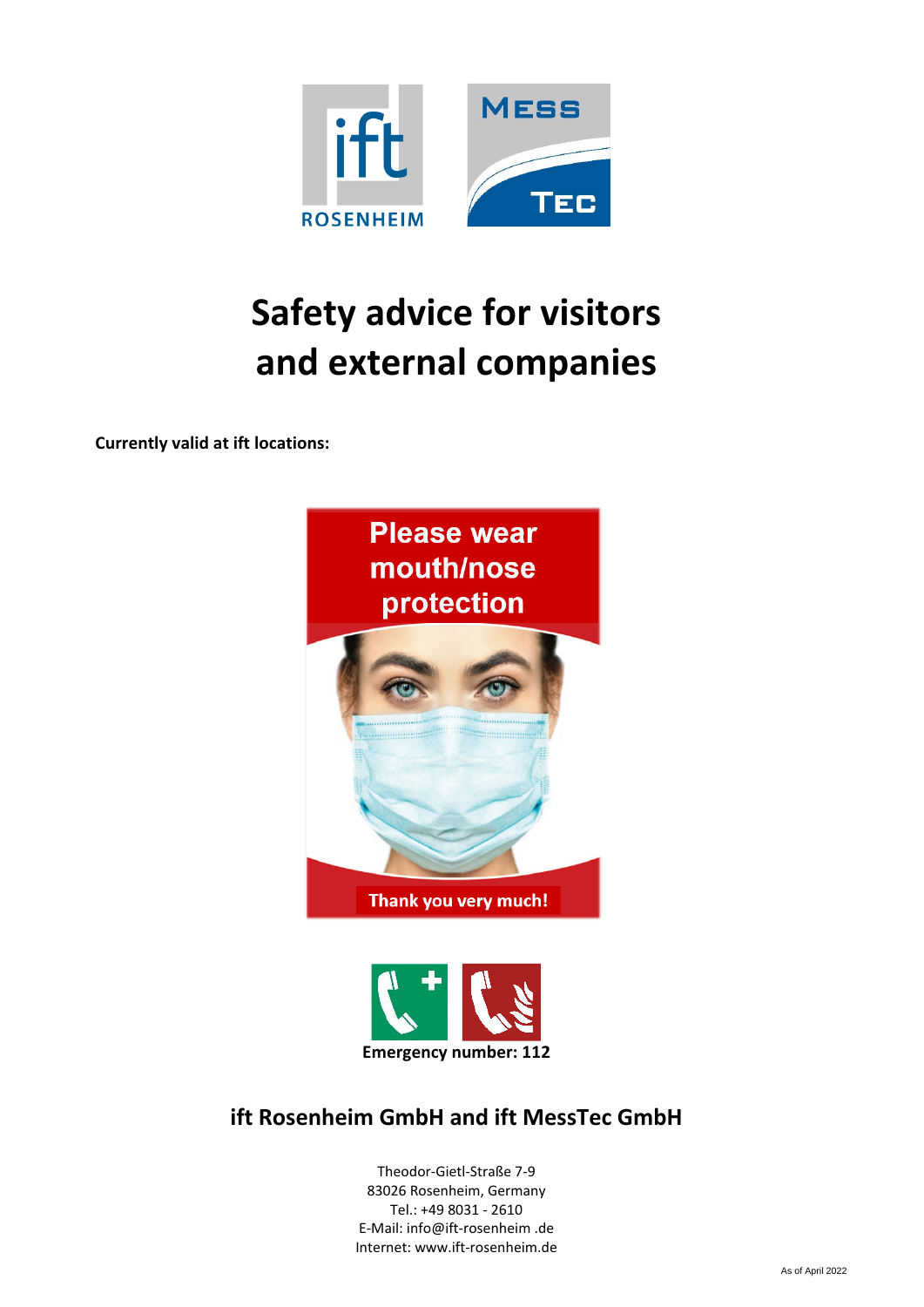## General information for all visitors and external companies

#### Registration

Every visitor and every person from an external company must register at the reception of the respective location before entering the premises and sign out when leaving. Your contact person will meet you at the reception. Entering the premises at all ift locations without permission is not permitted, this is also for your own safety.

#### Access to the premises

Driving on the premises with your own car or delivery vehicle is permitted on the designated routes and during company opening hours. The maximum speed allowed for all cars / trucks is 10 km/h. Parking on the premises is only permitted in the parking areas designated for this purpose. Do not park in front of access roads and driveways for fire and rescue services. Driving and parking on the premises is at your own risk.

#### Stay on the premises

All visitors will receive a visitor badge upon registration and must wear it clearly visible. Visitors and employees of external companies must carry their own protective equipment according to the reason for their visit. Visitors to laboratory and testing areas must wear protective equipment and visitor vests. Smoking is permitted throughout the premises only in designated areas.

The consumption of alcohol and drugs is strictly prohibited. Photography and filming is allowed only with permission. Stay close to your companion during tours. Enter only the areas that have been assigned to you. Caution, there is a trip hazard in many areas caused by operating and testing equipment. Never reach into moving test equipment. Never cross barriers and avoid dangerous areas.

#### In case of danger

In case of danger, follow the instructions of the personnel of ift Rosenheim GmbH and ift MessTec GmbH.



Emergency number: 112

Follow the marked escape and rescue routes. In the event of an evacuation, proceed to the designated assembly point.



Leaving the assembly point is allowed only after presence has been determined and only after approval. Please observe the information in the operating instructions posted on the premises. If you have any questions, please contact your contact person.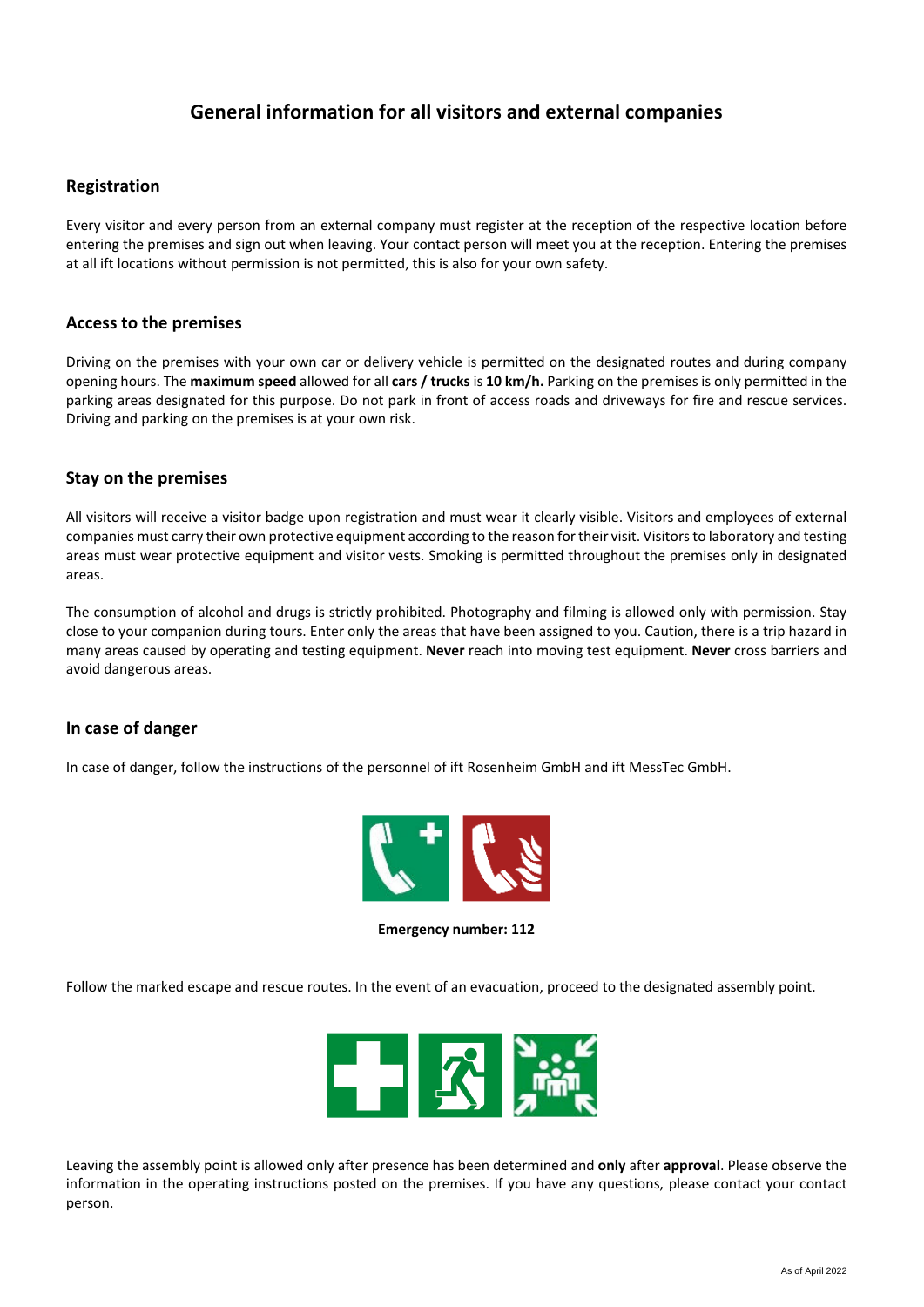## Additional information for external companies

#### **Briefings**

Every external company working on the premises and in the buildings of ift Rosenheim GmbH and ift MessTec GmbH must ensure that the employees used have been instructed in the relevant trade and also on the basis of this safety information sheet. Area-related instructions - if necessary - are given by employees of ift Rosenheim GmbH or ift MessTec GmbH. The handing out of this safety information sheet to the visitors and employees of the external companies is documented at the reception.

#### Work orders

Before taking up the job, the work order must be discussed with your contact person at the work site or on the test specimen. If necessary, additional required safety measures must be initiated.

**Only carry out activities at your place of work if this area has been appropriately secured by you beforehand. Always keep order and cleanliness in your workplace. Dispose of packaging materials properly. Restore safety and cleanliness at work site or workplace after you finish your job. Sign out with your contact person when you finish working.** 

#### Dangerous work

Hot work (welding, cutting, etc.) and activities at work locations that are difficult to see or access may only be carried out with the appropriate permission or in consultation with employees of ift Rosenheim GmbH or ift MessTec GmbH. If mutual hazards with employees of ift Rosenheim GmbH or ift MessTec GmbH or other external companies cannot be excluded, arrangements must be made with the coordinators. Activities involving danger of falling may only be carried out with the prescribed safety measures. If necessary, use rope protection or fall protection.

#### Personal Protective Equipment

Personal protective equipment must be used for each activity in accordance with the risk assessment and instruction. Instructed persons must be followed.

| Depending on the work area: | Safety boots S2                                                |
|-----------------------------|----------------------------------------------------------------|
| Noise areas:                | Appropriate hearing protection                                 |
| Field of activity:          | Safety goggles, protective gloves, work clothes, safety helmet |
| For visitors:               | Visitor warning vest (provided by ift)                         |
|                             |                                                                |

Area with hazardous substances: Respective protective work wear or protective measure for this purpose

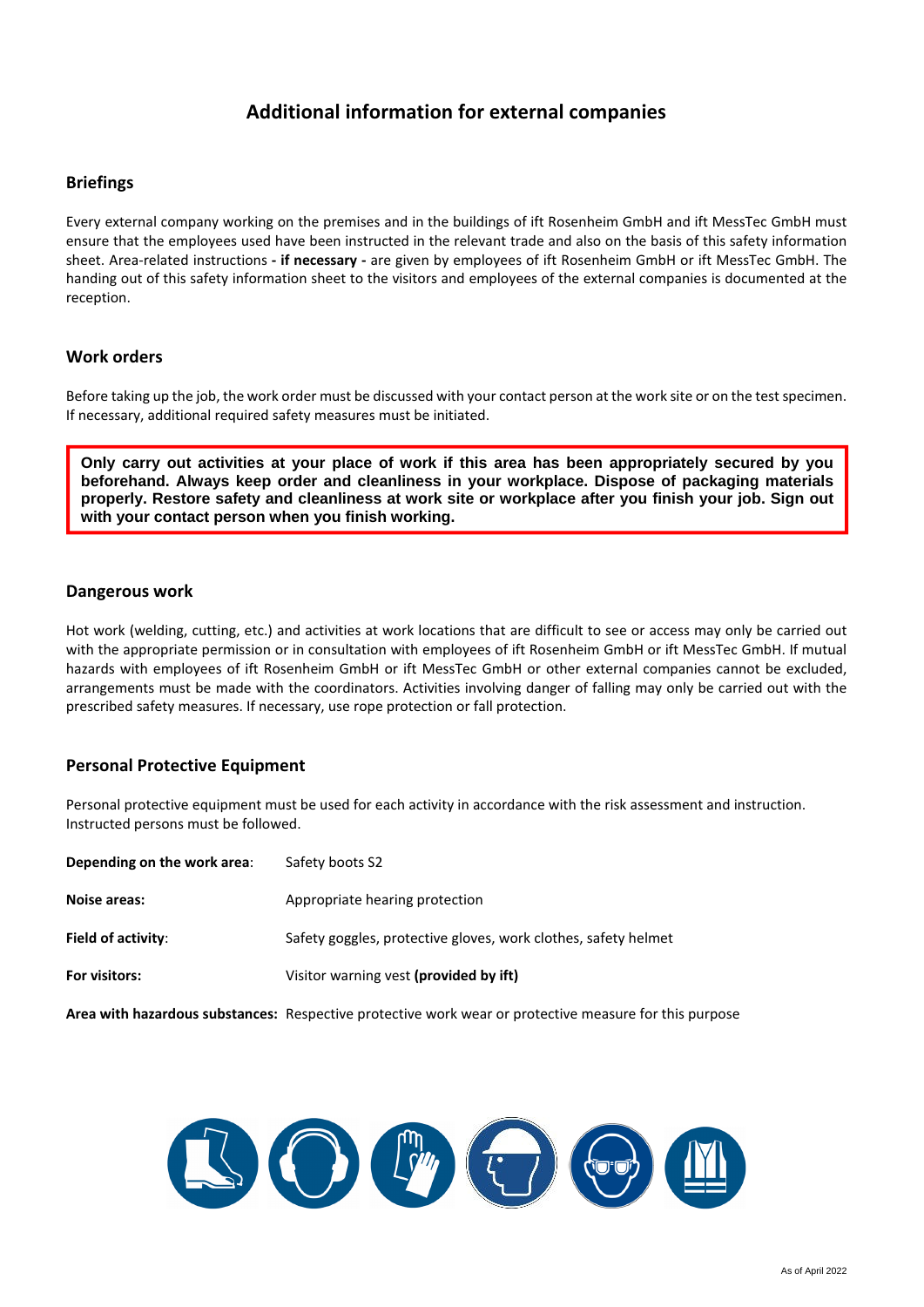

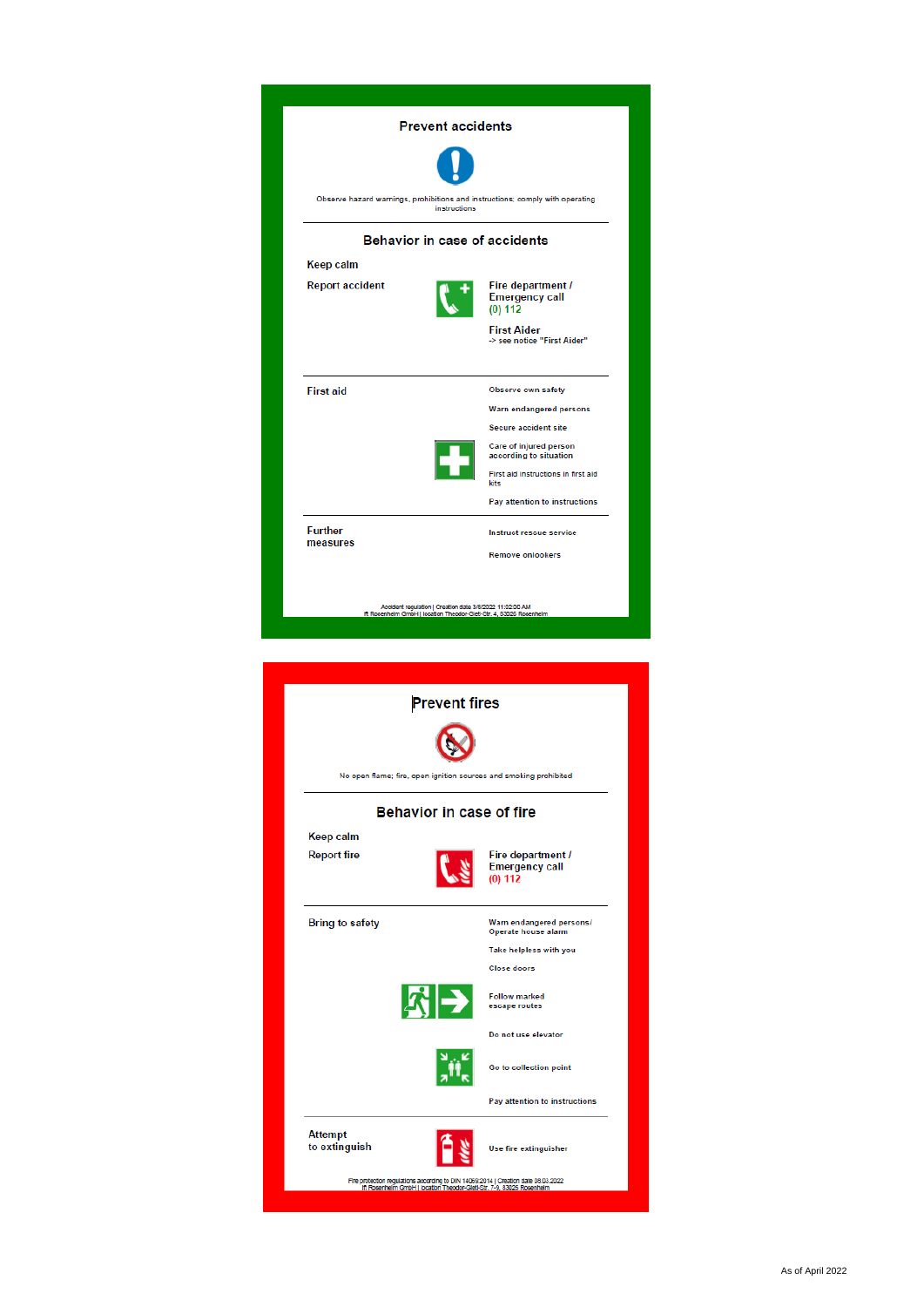#### Working machines

Forklift trucks and crane systems may only be operated with appropriate training and instruction. Unauthorized use is prohibited! On forklift trucks, the belt of the driver's seat must always be worn! Employees of external companies are prohibited from using forklift trucks and crane systems without explicit permission and instruction. Damage and property damage must be reported immediately.

#### Work equipment

All work equipment used at ift locations (e.g. ladders, electrical equipment, etc.) must be in proper and tested condition. The work equipment may only be used as intended. The use of defective work equipment is prohibited. Safety tests (e.g. accident prevention regulations, safety maintenance, etc.) must be clearly visible and verified on all work equipment by means of test badges. Work equipment of ift Rosenheim GmbH or ift MessTec GmbH may only be used with permission.

All work equipment, aids and other materials must be set up and stored in such a way that they cannot tip over, roll away unintentionally or fall down. Likewise, these must not block any traffic routes or emergency exits. Use the workstations and storage areas assigned to you. Electrical supply lines must be laid in such a way that there is no risk of tripping or must be secured and marked. The use of work equipment must not endanger uninvolved persons or damage technical equipment (e.g. through sparks, welding beads, electric arcs, etc.). If necessary, these workplaces should be shielded with partitions.

#### Safety labeling / operating instructions

All mandatory and prohibitive signs are absolutely binding for visitors and persons from external companies. Observe the existing warning notices as well as the posted signs, work instructions and operating instructions for machines and hazardous substances.

#### Hazardous substances

In principle, hazardous substances may only be carried in suitable containers with clear labeling about the hazardous substance and its characteristic.

Filling into unsuitable containers (e.g. beverage bottles) is strictly prohibited! A safety sheet and operating instructions must be carried for all hazardous materials brought or supplied. All hazardous substances must be stored and handled properly and safely. The personal protective equipment must be used as prescribed. After completion of the job / test, all hazardous substances must be resealed in their storage container, stored safely or taken away or disposed of properly.